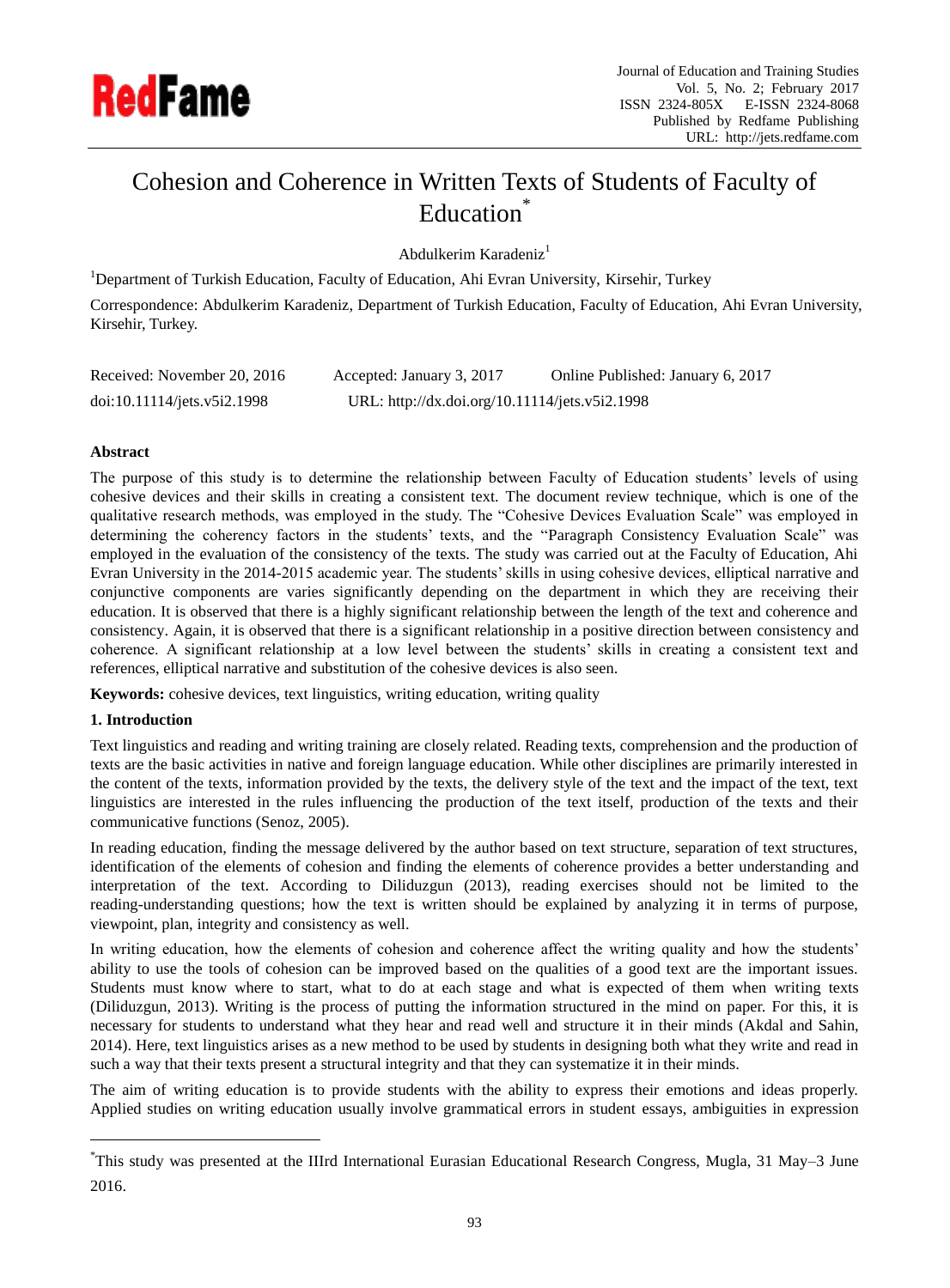and problems in structural qualities and rarely focus on intra-textual connections, transitions, the formation of text elements, topic flow within the text and the text structures that form the basis of the essay. The researchers who have taken this into account (Bae, 2001; Can, 2012; Coskun, 2005; Karatay, 2010; Ramadan, 2003; Said, 1988; Witte and Faigley, 1981) have focused on studying the structural elements that form the text in the light of text linguistics and investigated the correlation between students' use of "tools of cohesion" in their writing and in how they form a coherent text.

Every text includes a meaning and a message, either verbally or visually. To understand this message requires analyzing the text. There are different theories and methods for analyzing different kinds of texts (Kuzu, 2016). One of these methods is text linguistics. This is a new approach that evaluates a text based on its structural and semantic integrity and understands the basic elements of the text based on this evaluation. It reveals the connection and the relationship between the semantic groups within the text (Aytas, 2008). Text linguistics tries to reveal the text's structure by evaluating the text in terms of what are probably the two most important criteria: cohesion and coherence.

Texts are structures comprising words, prefixes and suffixes and sentences. These elements come together and complete each other, forming meaningful phrases. Therefore, revealing the connection between these prefixes and suffixes, words and phrases is important in order to make a sound interpretation of the text. Revealing the connection is what we call cohesion. Cohesion in a text is to use other elements to explain or interpret an element within the text and to make explanations based on these elements.

Gutwinski (1976) used the term cohesion for relationships existing between the sentences and clauses within the text. According to him, these relations occurring on a grammatical layer point to certain grammatical and lexical qualities that reflect semiotic discourse structure.

Tools of cohesion can be defined as the semantic relationships between an element and another element that plays an important role in the comprehension of the first element within the text. Two elements that are semantically connected can be within the same text or one can be from outside of the text (Witte and Faigley, 1981). While reference, conjunction and lexical cohesion are common in written expressions, ellipsis and substitution are used in oral expressions (de Beaugrande and Dressier, 1981; Witte and Faigley, 1981). According to Halliday and Hasan (1976), cohesion is a concept that is referred to by the semantic relationship within a text and arises when the interpretation of an element in a discourse is dependent on another element.

In the literature, there are different opinions on the classification of the tools of cohesion. Halliday and Hasan (1976), Gunay (2001), Onursal (2003), Uzun (1995) and Balci (2009) classify the tools of cohesion differently. In this study, the classification of the tools of cohesion is based on "Cohesion in English" by Halliday and Hasan and the tools are evaluated under the headings reference, ellipsis, substitution, conjunction and lexical cohesion.

Another element that text linguistics focuses on and accepts as a criterion of a text is coherence. It is what is sought-after in a text rather than cohesion, and if it is not found the text is considered inadequate and incomplete (Aytas, 2008). In a well-prepared text, besides the formal tools of cohesion, semantic coherence should be found. Coherence of the text comprises the comprehensive realization of what is discussed in the text, the text having succeeding statements which are supportive of those preceding, and the text not contradicting itself.

While coherence is defined in the early studies of text linguistics as the link that contains all kinds of grammatical and semantic relationships between the sentences that form a text, over time the grammatical relationships have been evaluated under the concept of cohesion and coherence has instead been regarded as the semantic and logical linkage within the text (Toklu, 2003). According to Aksan (1999), cohesion defines the grammatical links between the sentences that form the text while coherence indicates the semantic and logical links between those sentences. According to Witte and Faigley (1981), cohesion defines the mechanisms that bring the text together while coherence defines the semantic relationships that enable a text to be understood and utilized.

The students' written texts are evaluated based on formal properties, such as writing, punctuation and grammar, whereas they should be evaluated based on the properties of a quality text, such as the logical coherence and integrity of the written subject, appropriate transitions between paragraphs, the main idea being supported by the assisting ideas and the final part of the text being conclusive and effective. Therefore, under these circumstances, studies to improve the writing skills of students to ensure appropriate transitions between paragraphs, the integration of the main idea with assisting ideas and the overall consistency of the text are underestimated. Many students who have completed their secondary education have difficulties expressing themselves in writing (Can, 2012; Karatay, 2010).

#### *1.1 Objective of the Study*

The aim of this study is to investigate the relationship between the Faculty of Education students' ability to use the tools of cohesion and to form a coherent text. In the light of this aim, the questions raised are as follows: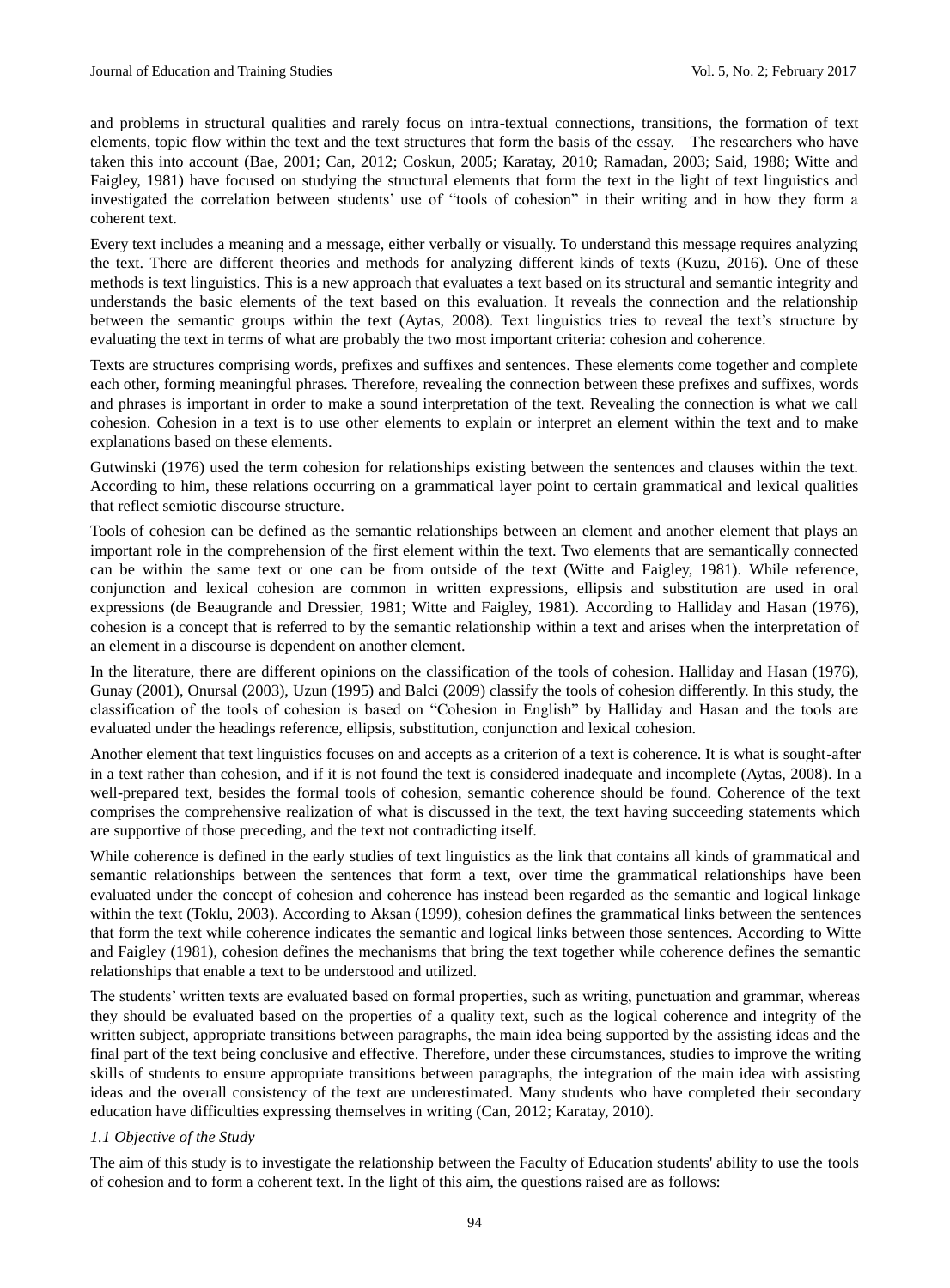1. Does the ability of students to use tools of cohesion in their writing differ depending on their department of study?

2. Does the ability of students to form a coherent text differ depending on their department of study?

3. Is there a relationship between the length of the text and cohesion and coherence?

4. Is there a relationship between tools of cohesion (reference, ellipsis, substitution, conjunction and lexical cohesion) and coherence of the text?

## **2. Method**

#### *2.1 Research Design*

As one of the qualitative data collection techniques, the document review technique was used in this study, which examines the relationship between the level of using cohesion tools and their skills of forming a coherent text in students of a Faculty of Education. Document review examination includes the analysis of written materials containing information about the phenomenon or phenomena that are aimed to be investigated (Yildirim and Simsek, 2013).

# *2.2 Study Group*

The study was carried out with 126 pre-service teachers chosen with stratified sampling from among approximately 320 1<sup>st</sup> grade students studying at the Faculty of Education, Ahi Evran University, during the fall semester of the 2014-2015 academic year. Stratified sampling is a sampling method that ensures that the sub-groups in the sampling universe are determined and they are represented in the sample in the same proportion as in the universe (Buyukozturk et al., 2015). When the individuals in the universe are randomly selected, their characteristic rates may be the same or different in the sample and stratification secures representation in this respect (Creswell, 2014). Stratified sampling was performed in order to ensure that students were equally represented in terms of the variables of their department and grade level. 23 students from the Department of Turkish Language, 21 students from the Department of Classroom Teaching, 21 students from the Department of Social Sciences Teaching, 18 students from Science, 23 from Information Technologies Teaching, and 20 students from Primary School Mathematics Teaching participated in the study. 49 of the study group were male and 77 were female.

## *2.3 Data Collection Tools*

The written studies of the students were evaluated in terms of the concepts of coherence and consistency that have been accepted as the criteria of text linguistics. Halliday and Hasan's (1976) coherence taxonomy was used in this study. The "Coherence Tools Evaluation Scale" developed by Coskun (2005) was used in the determination of the coherence tools in the texts. With this scale, the aim was to find the average usage of the coherence tools in the the students' writings and express them using numerical data. The "Paragraph Consistency Evaluation Scale" developed by Can (2012) was used in the evaluation of the texts in terms of consistency. The formula of  $a = Range / Number$  of the Groups to be Formed was used in the determination of the group value interval of the scale (Tasdemir, 2003). Accordingly, the score interval was determined at a level between 1 and 4 as follows: "insufficient" (1.00-1.75), "medium" (1.76-2.50), "good"  $(2.51-3.25)$ , "very good"  $(3.26-4.00)$ ."

The "Harmony between independent observers" method was used in order to determine the reliability of the measurement tools used in the study. Harmony between independent observers is a reliability criterion that is applied when more than one observer tries to measure the same thing independently from one another (Karasar, 2005). Accordingly, thirty randomly selected written papers were evaluated by the researcher, one Turkish teaching and two Turkish language and literature teaching experts. Then the relations between these values were determined using the Pearson Product Moment Correlation Coefficient Analysis. The Pearson correlation coefficient, which shows the rate of consistency between those analysing the students' writings, was performed as follows:  $r=81$  in the scores of the use of coherence tools; r=.76 in consistency scores. That the Pearson correlation coefficient is between .70 and .89 shows that there is a high degree of relationship and that it is above .90 shows that the relationship is very high (Kalayci, 2009: 116).

## *2.4 Data Analysis*

First, the fitness of the data for normal distribution was examined to determine the statistical method to be used in the study. The Kolmogorov-Smirnov normal distribution test was performed as the number of the data was higher than 50 in order to test the fitness of the data for normal distribution (Wright, 2006: 94). As a result of the normal distribution test, it was determined that the level of significance was higher than 0.05, and it was concluded that the data show normal distribution considering the kurtosis, skewness coefficients and histogram graph (Kalayci, 2009: 6-10). Thus, single way variance analysis (ANOVA) was used in order to determine whether the level of using coherence tools and consistent text formation skills of the students varied by the department in which they were studying. In addition to this, the Pearson Product Moment Correlation Coefficient (r) was calculated in the determination of the relations between the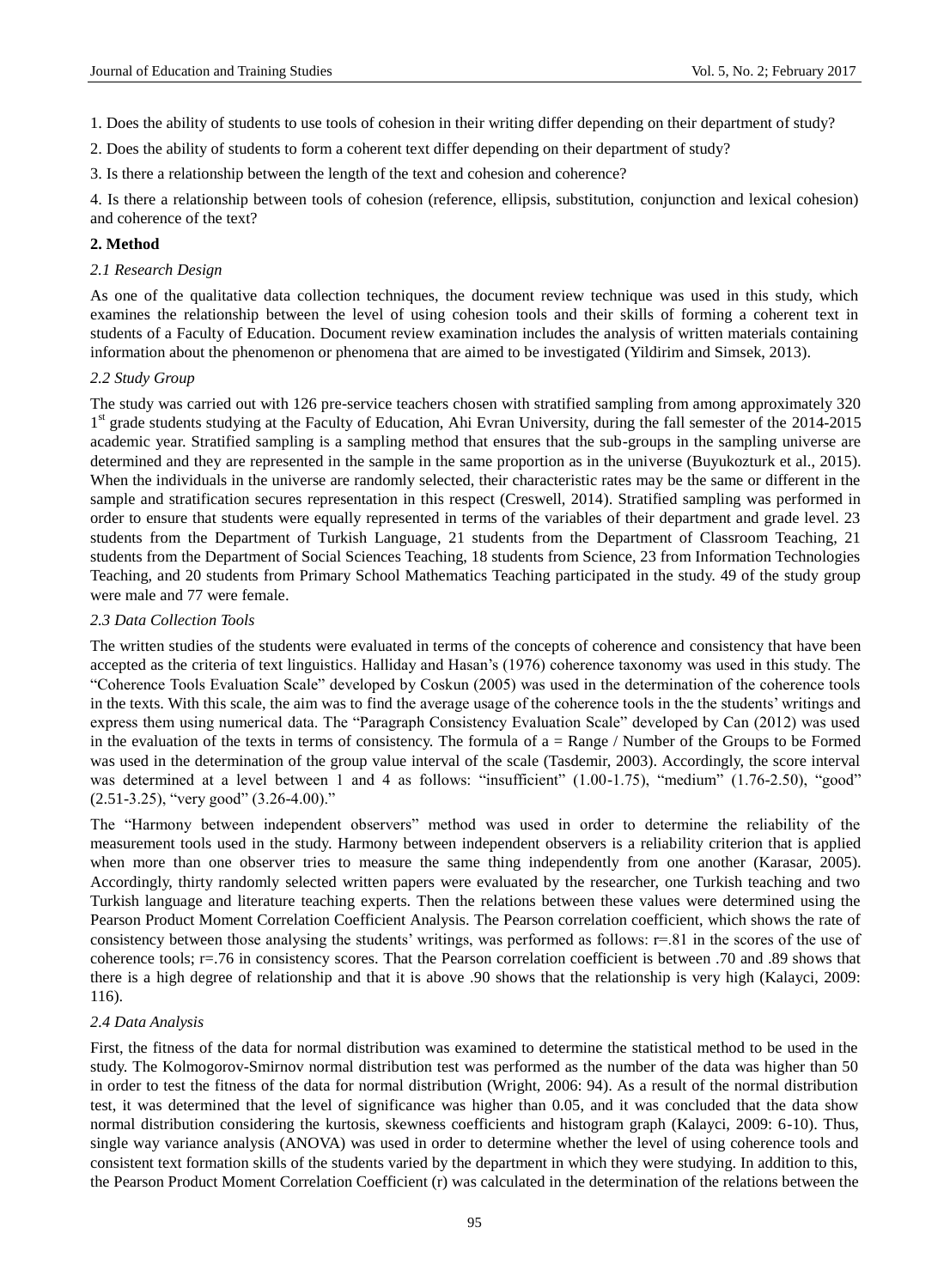length of the text and coherence and consistency, and the relations between the consistency of the text and coherence tools (reference, elliptical expression, substitution, connection elements and word coherence). The SPSS 15.0 program was used in the analysis of the data, and a significance level of 0.05 was sought in the interpretation of the data.

## **3. Findings**

In this section, the ability of students to use tools of cohesion and form a coherent text is interpreted in tabular form by using statistical methodology appropriate to the aims of this study. Table 1 shows the statistical values assessed by the analyses performed to investigate the students' ability to use the tools of cohesion depending on their department of study.

| Cohesion<br>Measures | Department             | $\mathbf n$ | X     | <b>SS</b> | Sd    | $\mathbf F$ | P    | Significant<br>Difference |
|----------------------|------------------------|-------------|-------|-----------|-------|-------------|------|---------------------------|
|                      | Turkish Lang.          | 23          | 15.60 | 6.562     |       |             |      |                           |
|                      | Primary School         | 21          | 15.28 | 6.907     |       | 2.184       | .060 |                           |
| Reference            | <b>Social Sciences</b> | 21          | 13.19 | 5.767     | 5/120 |             |      |                           |
|                      | Sciences Teach.        | 18          | 12.27 | 5.549     |       |             |      |                           |
|                      | Computer Teach.        | 23          | 10.95 | 5.489     |       |             |      |                           |
|                      | <b>Mathematics</b>     | 20          | 12.10 | 4.678     |       |             |      |                           |
|                      | Turkish Lang.          | 23          | 20.17 | 6.161     |       |             |      |                           |
|                      | Primary School         | 21          | 17.85 | 5.322     |       |             |      |                           |
|                      | <b>Social Sciences</b> | 21          | 17.00 | 7.204     | 5/120 |             | .006 | A-E                       |
| Ellipsis             | Sciences Teach.        | 18          | 16.50 | 4.668     |       | 3.452       |      | $A-F$                     |
|                      | Computer Teach.        | 23          | 14.43 | 4.550     |       |             |      |                           |
|                      | <b>Mathematics</b>     | 20          | 14.20 | 5.454     |       |             |      |                           |
|                      | Turkish Lang.          | 23          | .47   | .790      |       |             |      |                           |
|                      | Primary School         | 21          | .33   | .577      | 5/120 | 1.976       | .087 |                           |
|                      | <b>Social Sciences</b> | 21          | .14   | .358      |       |             |      |                           |
| Substitution         | Sciences Teach.        | 18          | .22   | .548      |       |             |      |                           |
|                      | Computer Teach.        | 23          | .08   | .288      |       |             |      |                           |
|                      | <b>Mathematics</b>     | 20          | .10   | .307      |       |             |      |                           |
|                      | Turkish Lang.          | 23          | 20.39 | 8.606     |       |             |      | $B-E$                     |
|                      | Primary School         | 21          | 21.14 | 6.010     |       | 3.732       |      |                           |
|                      | <b>Social Sciences</b> | 21          | 17.90 | 5.769     | 5/120 |             | .004 |                           |
| Conjunctions         | Sciences Teach.        | 18          | 17.44 | 5.962     |       |             |      |                           |
|                      | Computer Teach.        | 23          | 14.21 | 5.116     |       |             |      |                           |
|                      | Mathematics            | 20          | 15.90 | 5.990     |       |             |      |                           |
|                      | Turkish Lang.          | 23          | 51.91 | 15.931    |       |             |      |                           |
|                      | Primary School         | 21          | 51.00 | 12.393    |       |             |      |                           |
| Lexical              | <b>Social Sciences</b> | 21          | 49.61 | 12.757    |       |             |      |                           |
| Cohesion             | Sciences Teach.        | 18          | 53.61 | 10.971    | 5/120 | .267        | .931 |                           |
|                      | Computer Teach.        | 23          | 50.73 | 18.454    |       |             |      |                           |
|                      | Mathematics            | 20          | 49.00 | 10.867    |       |             |      |                           |

| Table 1. Mean, Standard Deviation and Single Factor ANOVA results on the ability of students to use the tools of |  |  |  |  |
|------------------------------------------------------------------------------------------------------------------|--|--|--|--|
| cohesion depending on their department of study                                                                  |  |  |  |  |

A= Turkish Lang, B= Primary School, C= Social Sciences, D= Sciences Teach., E= Computer Teach., F= Mathematics

Table 1 shows that the ability of the students to use ellipsis and conjunctions as tools of cohesion has a significant difference ( $p<0.05$ ) depending on their department of study. There is no significant difference ( $p>0.05$ ) in reference, substitution and lexical cohesion depending on the students' department of study. The Scheffe test was conducted to identify the difference between the groups based on the department of study and the results showed that there is a significant difference in the average use of ellipsis between the students in Turkish Teaching and Computer Technologies and Mathematics Teaching departments. The arithmetic mean of the group suggests that the average use of ellipsis is higher in students in the Turkish Teaching department compared to students from other departments.

The results on the use of conjunctions show that the average use by the students of Classroom Teaching and Computer Technologies Teaching is significantly different  $(p<0.05)$ . This difference is in favour of the Classroom Teaching students. Table 2 shows the statistical values assessed by the analyses performed to investigate the students' ability to form a coherent text depending on their department of study.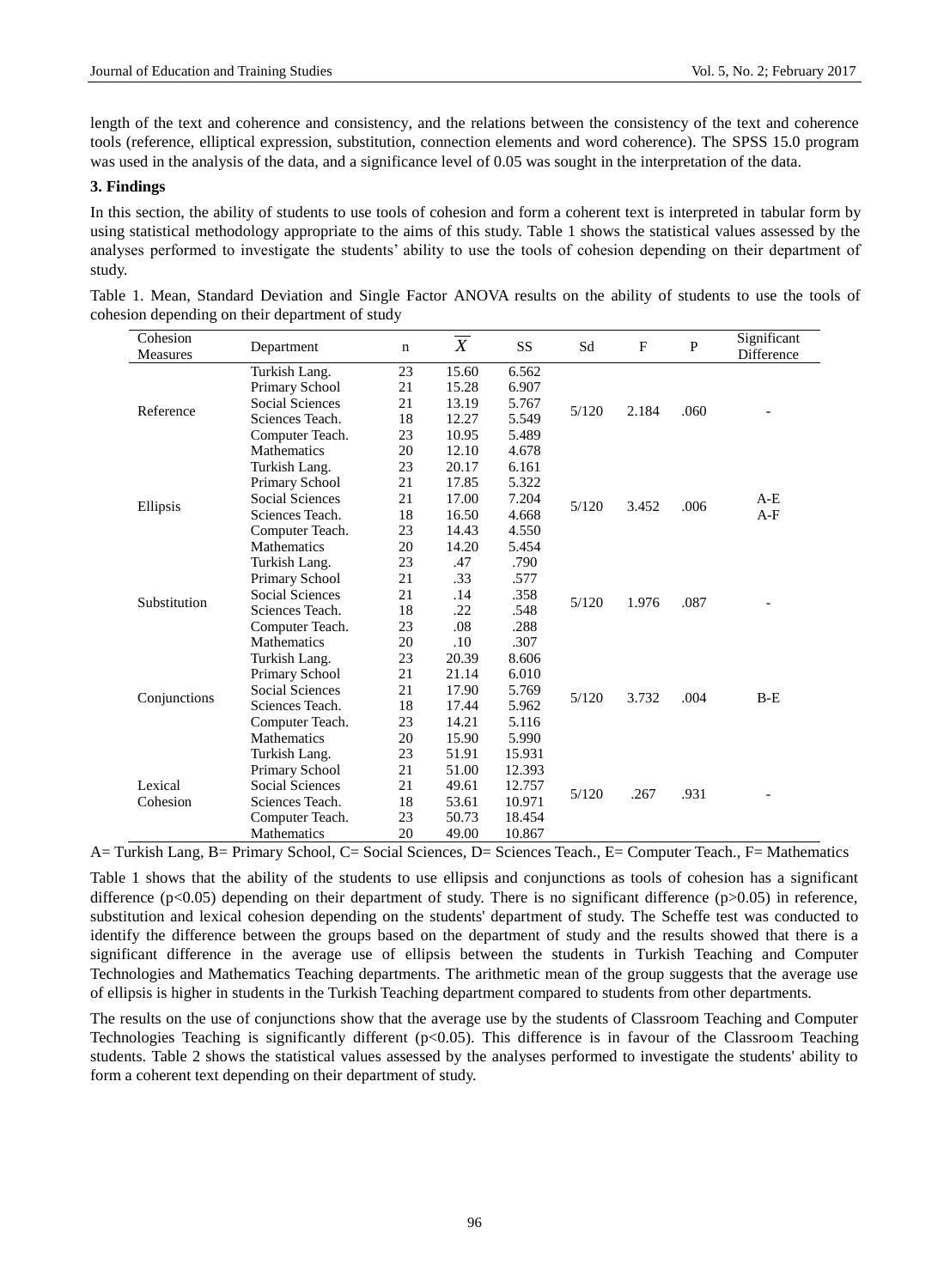|           | Department         | N  |      | <b>SS</b> | Sd    | F     | P    | Significant<br>Difference |
|-----------|--------------------|----|------|-----------|-------|-------|------|---------------------------|
|           | Turkish Language   | 23 | 3.96 | .512      |       |       | .000 |                           |
|           | Primary School     | 21 | 3.90 | .392      | 5/120 |       |      | A-D                       |
| Coherence | Social Sciences    | 21 | 3.59 | .538      |       |       |      | $A-E$                     |
|           | Sciences Teach.    | 18 | 3.43 | .618      |       | 4.861 |      | $B-E$                     |
|           | Computer Teach.    | 23 | 3.39 | .428      |       |       |      |                           |
|           | <b>Mathematics</b> | 20 | 3.67 | .466      |       |       |      |                           |

Table 2. Mean, Standard Deviation and Single Factor ANOVA results on the ability of students to form a coherent text depending on their department of study

A= Turkish Lang, B= Primary School, C= Social Sciences, D= Sciences Teach., E= Computer Teach., F= Mathematics

According to Table 2, while Turkish Teaching students received the highest score in the coherence evaluation scale on a scale of 5 (3.96), students of the Computer Technologies Teaching department received the lowest score (3.39). The Scheffe test was conducted to identify the difference between the groups based on the department of study and a significant difference was found between Turkish Teaching, Computer Technologies and Mathematics Teaching departments, and Classroom Teaching and Mathematics Teaching departments (p<0.05). Table 3 shows the statistical values assessed in the analyses performed to investigate the relationship between the length of the text and the students' ability to form a coherent text and use the tools of cohesion.

Table 3. Mean, Standard Deviation and Single Factor ANOVA results on the relationship between the length of the text and the students' ability to form a coherent text and use the tools of cohesion

|                    | Text Length | Coherence | Cohesion |
|--------------------|-------------|-----------|----------|
| <b>Text Length</b> |             | $.475**$  | $.740**$ |
|                    |             | .000      | .000     |
| Coherence          | $.475**$    |           | $.426**$ |
|                    | .000        |           | .000     |
| Cohesion           | $.740**$    | $.426**$  |          |
|                    | .000        | .000      |          |

n=126, \*Correlation is significant at the level of 0.05. \*\*Correlation is significant at the level of 0.01.

Table 3 shows the highly significant relationship between the coherence  $(r=.475, p<.05)$  and cohesion  $(r=.740, p<.05)$ and the length of the text. It can be seen that there is a positive and significant relationship between coherence and cohesion ( $r=426$ ,  $p<05$ ). Table 4 shows the statistical values assessed in the analyses performed to investigate the relationship between the ability to form a coherent text and the tools of cohesion.

|              |   | Coherence | Reference | Ellipsis | Substitution | Conjunctions | Lexical  |
|--------------|---|-----------|-----------|----------|--------------|--------------|----------|
|              |   |           |           |          |              |              | Cohesion |
| Coherence    |   |           | $.208*$   | $.302*$  | $.224*$      | .448**       | $.347**$ |
|              | p |           | .020      | .001     | .012         | .000         | .000     |
| Reference    |   | $.208*$   |           | $.316**$ | $.236**$     | $.561**$     | .130     |
|              | p | .020      |           | .000     | .008         | .000         | .147     |
|              |   | $.302*$   | $.316**$  |          | .167         | $.491**$     | .131     |
| Ellipsis     | p | .001      | .000      |          | .062         | .000         | .145     |
| Substitution |   | $.224*$   | $.236**$  | .167     |              | $.304**$     | $-.021$  |
|              | p | .012      | .008      | .062     |              | .001         | .812     |
| Conjunctions |   | $.448**$  | $.561**$  | $.491**$ | $.304**$     |              | $.261**$ |
|              | p | .000      | .000      | .000     | .001         |              | .003     |
| Lexical      |   | $.347**$  | .130      | .131     | $-.021$      | $.261**$     |          |
| Cohesion     |   | .000      | .147      | .145     | .812         | .003         |          |

Table 4. The table of correlation between the students' ability to form coherent texts and use the tools of cohesion

n=126, \*Correlation is significant at the level of 0.05. \*\*Correlation is significant at the level of 0.01.

In Table 4 it can be seen that there is a low-level and significant relationship between the students' ability to form coherent texts and to use tools of cohesion such as reference  $(r=.208, p<.05)$ , ellipsis  $(r=.302, p<.05)$  and substitution  $(r=.224, p<.05)$ . The correlation between the ability to form a coherent text and conjunctions  $(r=.448, p<.05)$  and lexical cohesion  $(r=.347, p<.05)$  is moderate and significant.

#### **4. Discussion and Conclusion**

In this study, carried out to determine the relationship between Faculty of Education students' skills in using cohesive devices and their skills in creating consistent texts, the following results were found and are discussed below.

When the students' skills in using cohesive devices are examined depending on the department in which they were receiving their education, it is observed that there is a significant difference in the elliptical narrative and conjunctive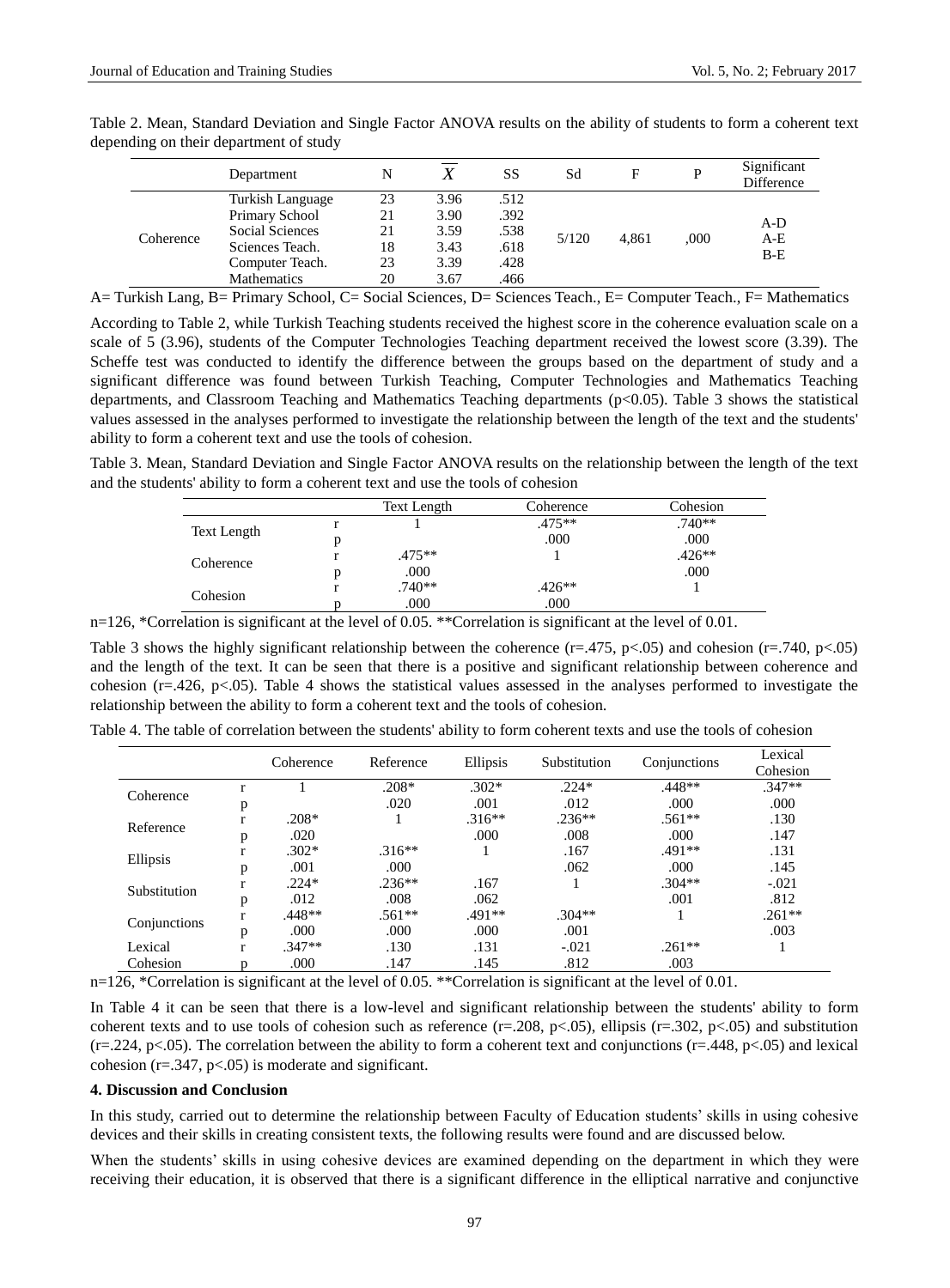elements ( $p<0.05$ ). In reference, substitution and word coherency, there is not a significant statistical differentiation depending on the department in which students were receiving their education ( $p>0.05$ ). On examining the literature, as a department-based comparison had not been carried out in the studies previously performed, a comparison of the results of these studies could not be carried out.

When the students' skills in creating consistent texts are examined in respect to the department in which they were being educated, it is observed that, out of a total of 4 points in the Consistency Evaluation Scale, students in the Department of Turkish Language got the highest score (3.16) and students in the Department of Computer Technologies Teaching got the lowest score (2.71). This may result from the fact that Turkish Language Education students take more writing and reading education courses and these students are more eager with regard to reading and writing compared to students in other departments.

It is observed there is a highly significant relationship between the length of the text and consistency  $(r=.475, p<.05)$ and coherence (r=.740, p<.05). Coskun (2005) and Bae (2001) also achieved similar results in their studies. This situation may be connected to the text organisation skills of the students writing longer compositions; along with this, the students writing longer texts have a more positive attitude towards writing.

It is observed that there is a significant relationship in a positive direction between consistency and coherence  $(r=.426, ...)$ p<.05). Coskun (2005), Karatay (2010) and Yang and Sun (2012) found that there is a high-level relationship between the use of cohesive devices and skills in creating a consistent text in their studies. It can be said that this result may have originated from the use of cohesive devices such as word coherence and conjunction elements which can affect the writing quality directly. This is because these two cohesive devices are indicators of the students' writing skills and the quality of their writing. The frequency of the use of conjunction elements arises as an indicator of the text quality. In the same manner, the frequent use of word coherence in the text may be an indicator of the students' reading and writing skills. The more students express their emotions and ideas with various words in the text, the more the text they write becomes rich in terms of expressions.

It was concluded that there is a significant relationship at a low level between the students' skills in creating consistent texts and reference (r=.208, p<.05), elliptical narrative (r=.302, p<.05), and substitution (r=.224, p<.05) from among the cohesive devices. It is observed that the relationship between the skill of being able to create consistent texts and the conjuctive elements (r=.448, p<.05) and word coherency (r=.347, p<.05) is significant at a mid-level. These results demonstrate similarity with the studies carried out by Bae (2001), Coskun (2005), Lui and Brane (2005), Karatay (2010) and Yang and Sun (2012).

In reference to the results above, it can be said that there is a relationship between the consistency and length of text and the use of cohesive devices; thus, reading and writing exercises carried out with regard to the students' skill in using cohesive devices will also affect the students' skill in creating consistent texts.

#### **5. Recommendations**

In reference to the results of the study, the following recommendations can be put forward to develop students' writing skills:

It is necessary to include exercises towards developing the students' skills in creating texts with semantic integrity, rather than correcting the formal mistakes in students' written narratives in writing education.

Teachers should have students do applied exercises about how they should use conjunctive elements in a sentence, between sentences and between paragraphs.

Doing exercises to prevent the students from repeating the same word very frequently or to promote the use of synonyms or the reference elements instead of that word may be beneficial. In this way it will be possible to educate individuals with a rich vocabulary.

It may be beneficial to determine the structure of the texts taught during the classes or demonstrate the relations between these structures to help the students sustain consistency in the texts they write.

#### **References**

Akdal, D., & Sahin, A. (2014). The effects of inter-textual reading approach on the development of creative writing skills, *Eurasian Journal of Educational Research*, *54*, 171-186. http://dx.doi.org/10.14689/ejer.2014.54.10

Aytas, G. (2008). Poem analyses in the light of modern developments. Ankara: Akcag.

- Bae, J. (2001). Cohesion and coherence in children's written English: Immersion and English-only classes. *Issues in Applied Linguistics, 12*(1), 51-88. Retrieved from http://languagetesting.info/articles/store/ialreprintbae.pdf
- Balci, H. A. (2009). A Cognitive General Overview on the Text Linguistics. Ankara: Bizbize.